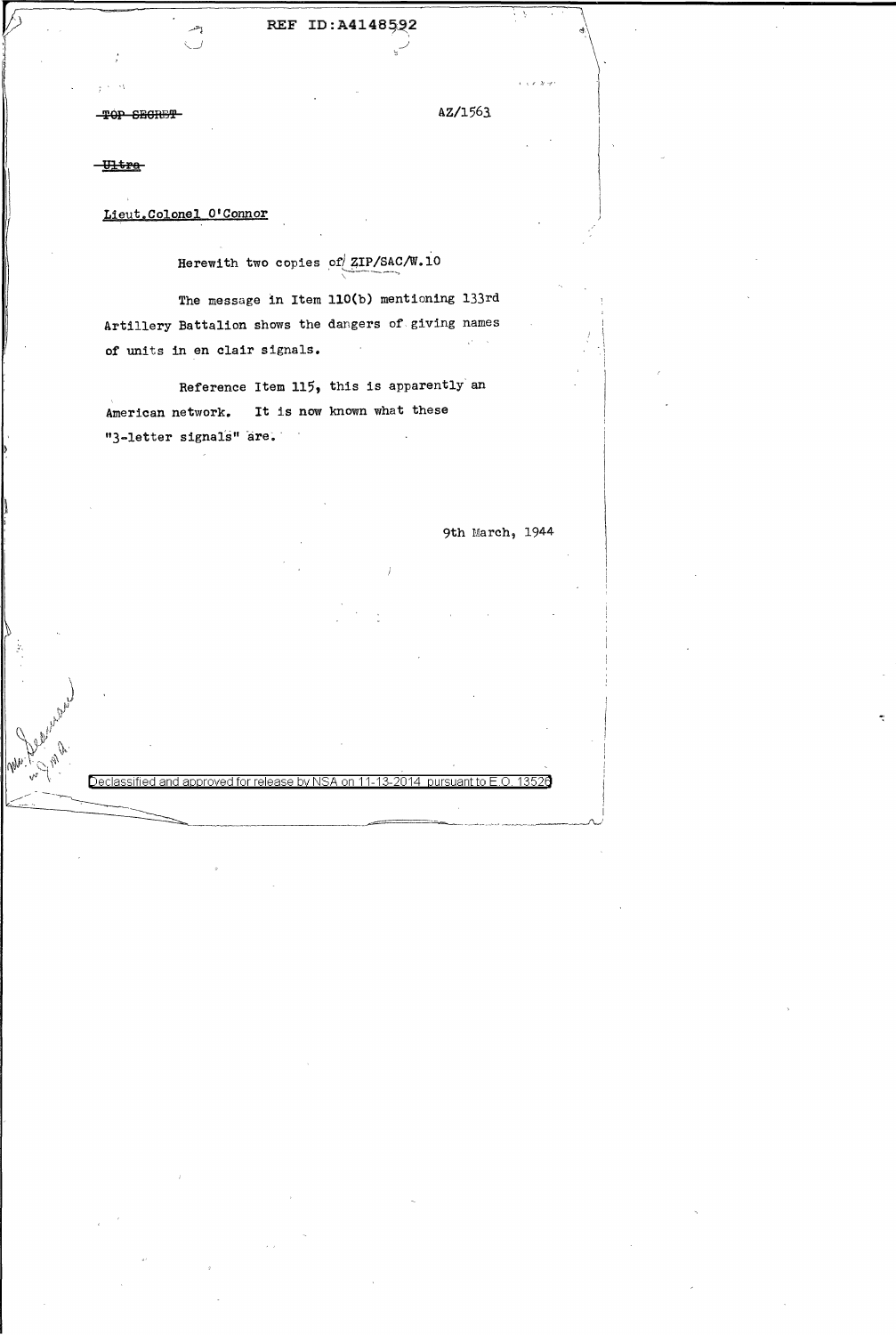### REF ID:A4148592

ULTRA/ZIP/SAC/W.10.

**F** 

1'

\  $\diagdown$ 

Following extract from a German Army 'Y' Service report of 1000 hrs on 16/2.

> Unidentified American network: .38200 kcs. 1051 hrs: (missed) fired last reserve BB. 1052 hrs: The English have occupied right sector. Is this a change of location? 1055 bra: Are you using all the artillery you have? The lads are getting uneasy. . The Germans now hold what was your sector. 1100 hrs: Last news, I did everything I could to get tanks up. We did everything we could to help. . We simply must have support.

### 110.  $CX/MSS/R100(B)58$ .

Following extracts from: a W/T Situation report of  $16/2$  from MARIE ((Platoon of Signals Recce. Coy. 963.) on  $17/2$ .

> Div. Arty. of 36 Inf. Div. (RUMPUS), 133 Arty. Btn. (RUSSET),

b) General:

a) Identifications:

American: Again identified.

Foliowing report from the German krmy 'Y' Service at 1000 hrs. on  $17/2.$ 

> Secret: At 1030 hrs: 2nd Btn of Parachute Regt. 10 identified 5.5. kms. S.W. of APRILIA station. Enemy withdrew to area 2.5 kms. S.S.E. of APRILIA station.

withdrew to area 2.9 Kms. 5.5.5. Of HRIDIA SOLUTION.

 $\mathcal{L}^{\text{max}}_{\text{max}}$  $\label{eq:2.1} \mathcal{L}_{\mathcal{A}}(x) = \mathcal{L}_{\mathcal{A}}(x) \mathcal{L}_{\mathcal{A}}(x) + \mathcal{L}_{\mathcal{A}}(x) \mathcal{L}_{\mathcal{A}}(x)$ 

 $\label{eq:2.1} \mathcal{L}(\mathcal{L}(\mathcal{L})) = \mathcal{L}(\mathcal{L}(\mathcal{L})) = \mathcal{L}(\mathcal{L}(\mathcal{L})) = \mathcal{L}(\mathcal{L}(\mathcal{L})) = \mathcal{L}(\mathcal{L}(\mathcal{L}))$ 

 $\label{eq:2.1} \frac{1}{\sqrt{2}}\left(\frac{1}{\sqrt{2}}\right)^{2} \left(\frac{1}{\sqrt{2}}\right)^{2} \left(\frac{1}{\sqrt{2}}\right)^{2} \left(\frac{1}{\sqrt{2}}\right)^{2} \left(\frac{1}{\sqrt{2}}\right)^{2} \left(\frac{1}{\sqrt{2}}\right)^{2} \left(\frac{1}{\sqrt{2}}\right)^{2} \left(\frac{1}{\sqrt{2}}\right)^{2} \left(\frac{1}{\sqrt{2}}\right)^{2} \left(\frac{1}{\sqrt{2}}\right)^{2} \left(\frac{1}{\sqrt{2}}\right)^{2} \left(\$  $\label{eq:2.1} \frac{1}{\sqrt{2\pi}}\sum_{i=1}^n\frac{1}{\sqrt{2\pi}}\sum_{i=1}^n\frac{1}{\sqrt{2\pi}}\sum_{i=1}^n\frac{1}{\sqrt{2\pi}}\sum_{i=1}^n\frac{1}{\sqrt{2\pi}}\sum_{i=1}^n\frac{1}{\sqrt{2\pi}}\sum_{i=1}^n\frac{1}{\sqrt{2\pi}}\sum_{i=1}^n\frac{1}{\sqrt{2\pi}}\sum_{i=1}^n\frac{1}{\sqrt{2\pi}}\sum_{i=1}^n\frac{1}{\sqrt{2\pi}}\sum_{i=1}^n\$ 

### .American networks.

Information network 2920 kcs. 5 subsidiaries.<br>Arty. area of 2nd Corps 4085 kcs., with  $3$ , 45900 with 16, Arty. area of 36 Inf. Div. 27300 kcs. with 14, 27750/ 37100 with 2. Arty. area of  $34$  Inf. Div. (frequency missed) with  $4$ .

 $\overline{\mathcal{A}}$ '

> $\mathcal{A}$ '

### MATERIAL AFFECTING U.S. ARMY SIGNALS

### AND CYPHER SECURITY.

### 109. CX/MSS/T101/55.

**ST SECRES** 

*2\_6* Inf. Div.

In an artillery network  $(27300~\text{kcs.})$  in a signal of no tactical consequence the cover-name RUMPUS was mentioned. The following reported in signals of the (? same network). 0912 hrs: "Have an aircraft put up to recce. Highway 6 West of CASSING as far as the branch road to PIEDIMONTE, for 133 Arty. Btn."

1525 hrs: "I have seen a lot of gun flashes" (at least 20). Fire falls into our area East of GASSINO".

### 111. CX/MSS/T99/66.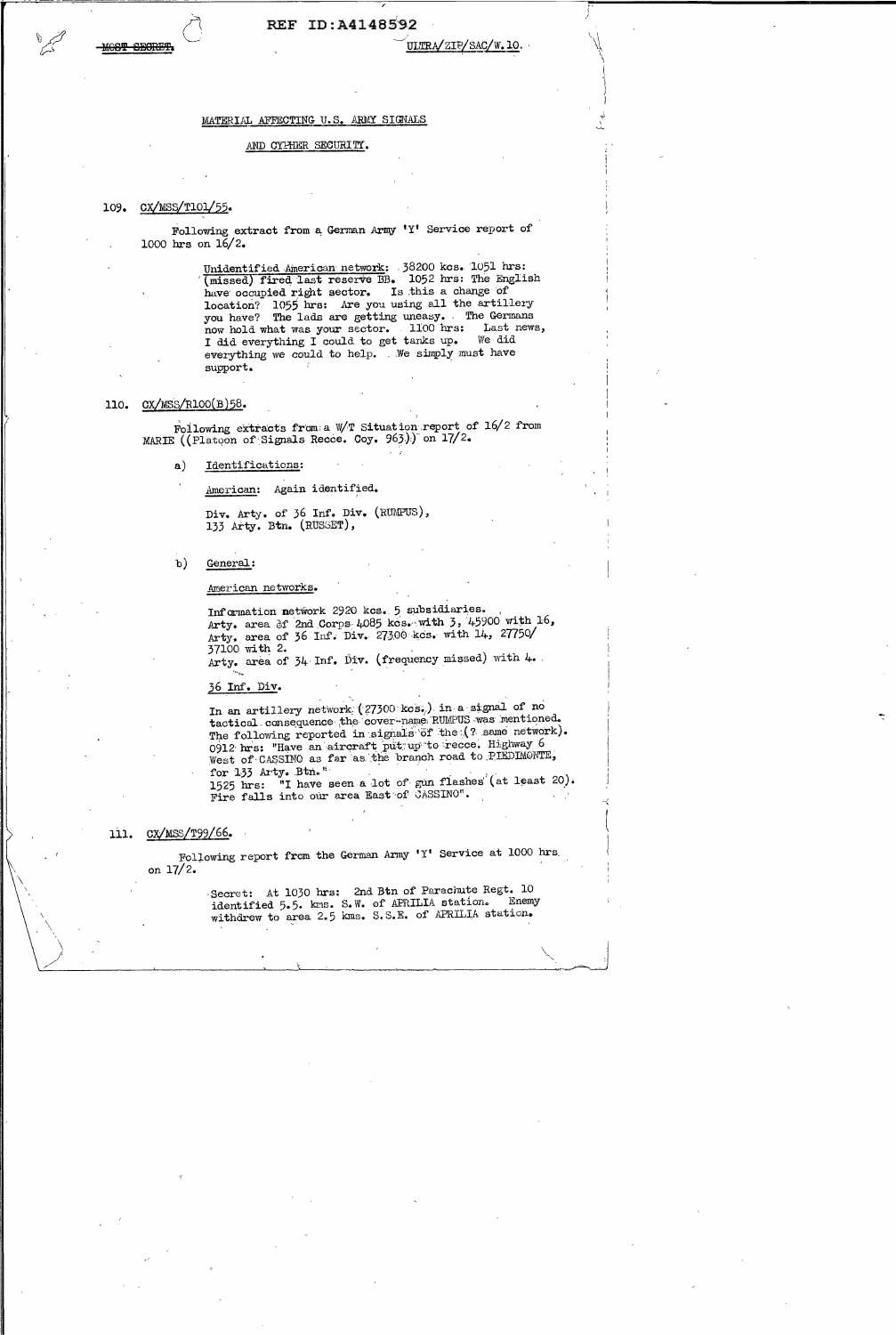Ii lf.

1'  $\ddot{i}$  " 1· I

:. ,. " ' '

,. I!

 $\mathbf{l}$ 

Following report from the German Army 'Y' Service at  $0600/20/2$ .

# r:-~---~----.P-1 .. --'----RE-F-ID-: A\_4\_1\_4\_8\_5\_'-9-2---------·\\ // (  $\left\langle \right\rangle$  **(**  $\left\langle \right\rangle$   $\left\langle \right\rangle$   $\left\langle \right\rangle$   $\left\langle \right\rangle$

o-'--' \.

#### CX/MSS/T101/54. 112.

 $\beta$  **.2.**  $\cup$ 

Following extract from report of C. in.C SouthWest IC of 18/2.

- a) Operational area of 2nd American Corps presumably right boundary, VENAFRO - CERVARO - via CASILINA in direction of CASSINO and left boundary MIGNANO -  $(missed) - S$ . AMBROGIA (9 kms. W. of MIGNANO).
- b) ' Artillery in area of  $34$  and  $36$  Inf. Divs. Changes of location. Ops. area of 34 Inf. Div. probably shifted to.South.

### 113. CX/MSS/T103/59.

Important signal from BROWN in the network of  $(? 1)57$  Inf. Regt: "(missed) Op. Enemy infantry between rear position: of 3 Btn. of 157 Inf. Regt. at point 1.9 kms. N.N.W. of railway station CAMPO DI CARNE." Addendum for ALBERT ((0.0. Signals Reece. 7)) (missed)200 kcs. 0718 hrs.

# 114. CX/MSS/R106(B)49.

From the German Army 'Y' Service on  $22/2$ .

a) •••••• (beginning missed) •• 3(? 5800) kcs. A signal from SNOW WHITE. You will remember that SNOW WHITE occurred in a medical network which transmitted RANGER's signals to the Army. Is the interpretation of the cover-name known at your end?

b) Secret: Cover-name SNOW WHITE occurred repeatedly in October in a network claimed as medical network, area of VI Corps, and often mentioned (Roman)I and (Roman)III RANGERS. Signals were frequently transmitted to 5th Army Staff. SNOW WHITE was in this network Senior Command or Office. Exact interpretation not to hand. All covernames in the network begin with "S". (signed) flERTZER.

### 115. CX/MSS/T106/63.

From the German Army 'Y' Service on  $22/2$ .

 $(a)$   $(4t 1130 \text{ hrs})$ 

Secret: Why is there no answer to my wire of yesterday 1750 hrs, subject: 3-letter signals on 29500 kcs.?

b)  $(At 1215 hrs)$ 

(beginning missed) 1750 hrs and 1130 hrs: (missed) no 3-letter signals (missed) (signed) BRAUSCH.

### 116. CX/MSS/T108/30.

 $\mathcal{L}^{\text{max}}_{\text{max}}$  and  $\mathcal{L}^{\text{max}}_{\text{max}}$ 

 $W/T$  Situation report of 21/2 from MARIE ((Platoon of Signals Reece. Coy. 963)) at 0700 hrs on 22/2.

# $((Extract))$

 $\label{eq:2.1} \frac{1}{\sqrt{2}}\int_{\mathbb{R}^3}\frac{1}{\sqrt{2}}\left(\frac{1}{\sqrt{2}}\right)^2\left(\frac{1}{\sqrt{2}}\right)^2\left(\frac{1}{\sqrt{2}}\right)^2\left(\frac{1}{\sqrt{2}}\right)^2\left(\frac{1}{\sqrt{2}}\right)^2\left(\frac{1}{\sqrt{2}}\right)^2.$ 

|  | American networks:                                 |
|--|----------------------------------------------------|
|  | Arty. in area 36 Inf. Div. 27300 kcs., R/T with 12 |
|  |                                                    |
|  |                                                    |

 $\label{eq:2.1} \frac{1}{\sqrt{2}}\int_{\mathbb{R}^3}\frac{1}{\sqrt{2}}\left(\frac{1}{\sqrt{2}}\right)^2\frac{1}{\sqrt{2}}\left(\frac{1}{\sqrt{2}}\right)^2\frac{1}{\sqrt{2}}\left(\frac{1}{\sqrt{2}}\right)^2\frac{1}{\sqrt{2}}\left(\frac{1}{\sqrt{2}}\right)^2\frac{1}{\sqrt{2}}\left(\frac{1}{\sqrt{2}}\right)^2\frac{1}{\sqrt{2}}\left(\frac{1}{\sqrt{2}}\right)^2\frac{1}{\sqrt{2}}\left(\frac{1}{\sqrt{2}}\right)^2\frac{1}{\sqrt{$ 

 $\label{eq:2.1} \frac{1}{2} \sum_{i=1}^n \frac{1}{2} \sum_{j=1}^n \frac{1}{2} \sum_{j=1}^n \frac{1}{2} \sum_{j=1}^n \frac{1}{2} \sum_{j=1}^n \frac{1}{2} \sum_{j=1}^n \frac{1}{2} \sum_{j=1}^n \frac{1}{2} \sum_{j=1}^n \frac{1}{2} \sum_{j=1}^n \frac{1}{2} \sum_{j=1}^n \frac{1}{2} \sum_{j=1}^n \frac{1}{2} \sum_{j=1}^n \frac{1}{2} \sum_{j=1}^n \frac{$ 

 $\label{eq:2.1} \frac{1}{2} \int_{\mathbb{R}^3} \left| \frac{d\mu}{d\mu} \right|^2 \, d\mu = \frac{1}{2} \int_{\mathbb{R}^3} \left| \frac{d\mu}{d\mu} \right|^2 \, d\mu = \frac{1}{2} \int_{\mathbb{R}^3} \left| \frac{d\mu}{d\mu} \right|^2 \, d\mu = \frac{1}{2} \int_{\mathbb{R}^3} \left| \frac{d\mu}{d\mu} \right|^2 \, d\mu = \frac{1}{2} \int_{\mathbb{R}^3} \left| \frac{d\mu}{d\mu} \right|^2 \,$ 

 $\label{eq:2.1} \mathcal{L}(\mathcal{L}(\mathcal{L})) = \mathcal{L}(\mathcal{L}(\mathcal{L})) = \mathcal{L}(\mathcal{L}(\mathcal{L})) = \mathcal{L}(\mathcal{L}(\mathcal{L}))$ 

 $\label{eq:2.1} \frac{1}{\sqrt{2}}\int_{\mathbb{R}^3}\frac{1}{\sqrt{2}}\left(\frac{1}{\sqrt{2}}\right)^2\frac{1}{\sqrt{2}}\left(\frac{1}{\sqrt{2}}\right)^2\frac{1}{\sqrt{2}}\left(\frac{1}{\sqrt{2}}\right)^2\frac{1}{\sqrt{2}}\left(\frac{1}{\sqrt{2}}\right)^2\frac{1}{\sqrt{2}}\left(\frac{1}{\sqrt{2}}\right)^2\frac{1}{\sqrt{2}}\frac{1}{\sqrt{2}}\frac{1}{\sqrt{2}}\frac{1}{\sqrt{2}}\frac{1}{\sqrt{2}}\frac{1}{\sqrt{2}}$ 

I  $\vdash$  '

 $\label{eq:1} \sum_{i=1}^n \frac{1}{n_i} \sum_{i=1}^n \frac{1}{n_i} \sum_{i=1}^n \frac{1}{n_i} \sum_{i=1}^n \frac{1}{n_i} \sum_{i=1}^n \frac{1}{n_i} \sum_{i=1}^n \frac{1}{n_i} \sum_{i=1}^n \frac{1}{n_i} \sum_{i=1}^n \frac{1}{n_i} \sum_{i=1}^n \frac{1}{n_i} \sum_{i=1}^n \frac{1}{n_i} \sum_{i=1}^n \frac{1}{n_i} \sum_{i=1}^n \frac{1}{n_i} \sum_{i=1}^n$ 

 $\label{eq:1.1} \frac{1}{\|X\|} \leq \frac{1}{\|X\|} \sum_{i=1}^n \frac{1}{\|X\|} \sum_{i=1}^n \frac{1}{\|X\|} \sum_{i=1}^n \frac{1}{\|X\|} \sum_{i=1}^n \frac{1}{\|X\|} \sum_{i=1}^n \frac{1}{\|X\|} \sum_{i=1}^n \frac{1}{\|X\|} \sum_{i=1}^n \frac{1}{\|X\|} \sum_{i=1}^n \frac{1}{\|X\|} \sum_{i=1}^n \frac{1}{\|X\|} \sum_{i=1$ 

 $\label{eq:2.1} \frac{1}{\sqrt{2}}\int_{0}^{\infty}\frac{1}{\sqrt{2\pi}}\left(\frac{1}{\sqrt{2\pi}}\right)^{2}d\mu\int_{0}^{\infty}\frac{1}{\sqrt{2\pi}}\left(\frac{1}{\sqrt{2\pi}}\right)^{2}d\mu\int_{0}^{\infty}\frac{1}{\sqrt{2\pi}}\frac{1}{\sqrt{2\pi}}\frac{1}{\sqrt{2\pi}}\frac{1}{\sqrt{2\pi}}\frac{1}{\sqrt{2\pi}}\frac{1}{\sqrt{2\pi}}\frac{1}{\sqrt{2\pi}}\frac{1}{\sqrt{2\pi}}\frac{1}{\sqrt{$